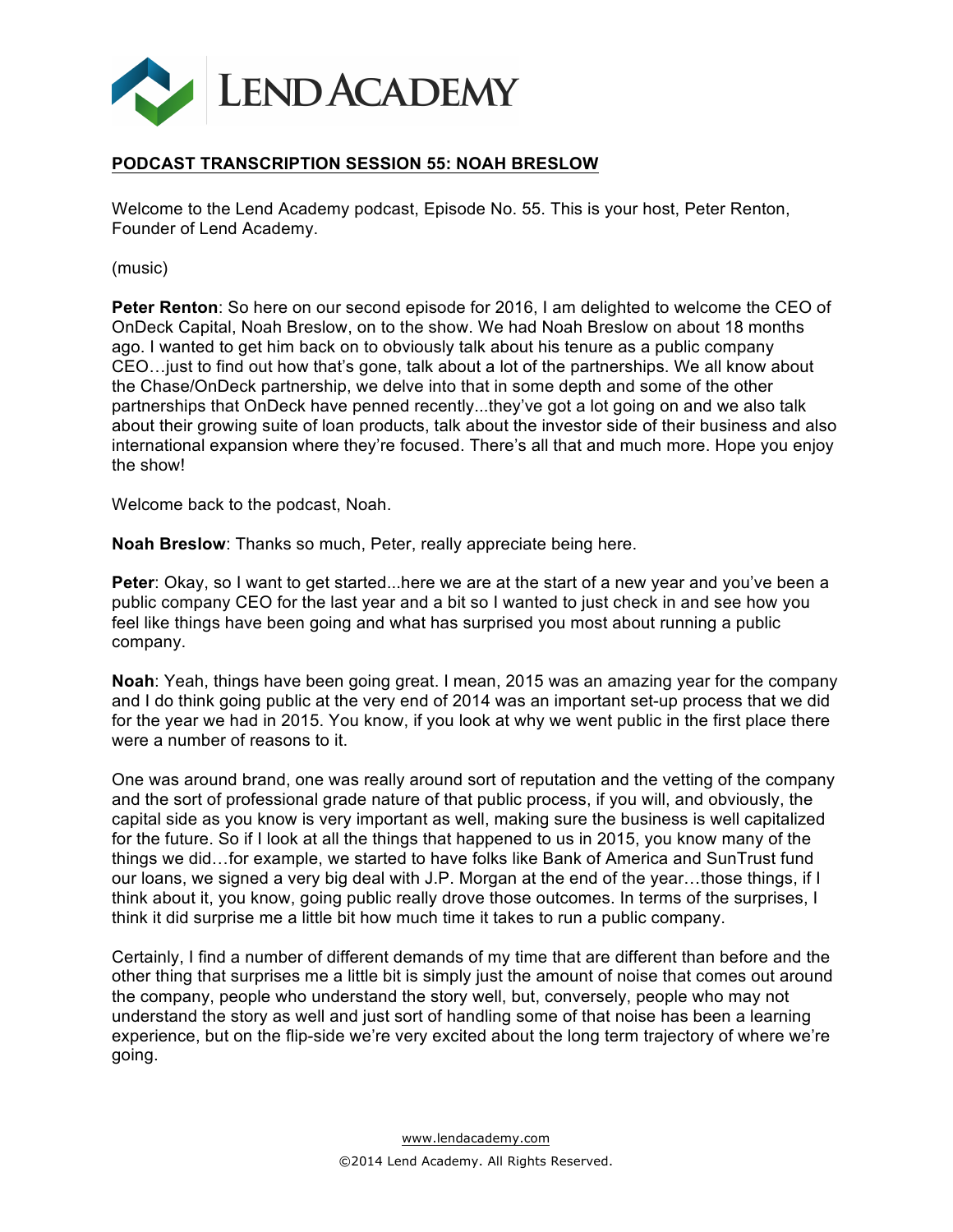

**Peter:** Right, right, that sounds good. So you've recently done some expansion to your product lines, I want you to take us through today...like sort of the whole suite of products, loan products that you offer, can you just take us through that so we are all up-to-date?

**Noah**: Absolutely, we are really focused on providing a complete financing solution to our customers. Small business owners require capital for a variety of different reasons at every stage of their business' life cycle and we want OnDeck to really be their first choice when they're looking for capital. So if you look at our product offerings today, historically, we have a short term loan product, up to 12 months that was kind of OnDeck's bread and butter, the product we pioneered, now nearly eight years ago.

We also now have longer term loans, we actually go out to \$500,000 over terms as long as three years. That's a relatively new offering for us, but we felt very good about our longer term loan performance. Our prior limit had been \$250,000 and two years and that portfolio has been performing very well and we also have a line of credit product which is a product maybe many people don't know about or associate with the company as much. It is a newer product, it's only about two years old now, but one of the things we did in 2015 is we actually raised the credit limit on that product to a \$100,000.

It's very convenient, it's like having a credit card without the plastic, you can draw without any penalty as cash, you can draw from a mobile app that we have for iOS and Android. So that's really the day-to-day working capital solution for our customers so between the line of credit, the shorter term loans and the longer term loans, we now think we have a really, really nice breadth of offerings for our customers.

**Peter**: So can you break us down in any kind of way as far as how...obviously, the larger loans are going to have...the mere fact that they're large means they're going to be a big percentage of your volume, but can you break us down into how the product suites is spread?

**Noah**: Sure, I mean, I can do it a little bit on maybe loan volume as a percentage of our overall loan book, so to speak. I think if you look at the third quarter public numbers, the line of credit portfolio is about 8 to 9% of our outstandings or our loans under management, if you will, so that gives you a sense of the relative size there.

It is a newer product for us, we're very conservative as we roll out new products. We want to really incubate them, understand the credit dynamics before we grow them and then on the longer term side, we actually don't break out our outstandings by loan size, but the dynamic is exactly as you say, Peter, where our smaller loans are generally shorter term which means they come off the books a little more quickly, our larger loans are a little bit longer term in general, they stay on the books for longer.

So what that means is over time the percentage of our outstandings that are slightly larger loans are going to go up so we will see that dynamic both in terms of the duration of those loans. The term in our balance sheet will come up a little bit over the next couple of years as these larger loans that are longer play a bigger part of the overall dynamic and you will see kind of the average loan size continue to trend up as it has really for the last eight years.

**Peter**: Right, right, okay, so I want to talk about partnerships and in particular lets…everyone's been talking about the Chase partnership that you announced a couple of months ago. So,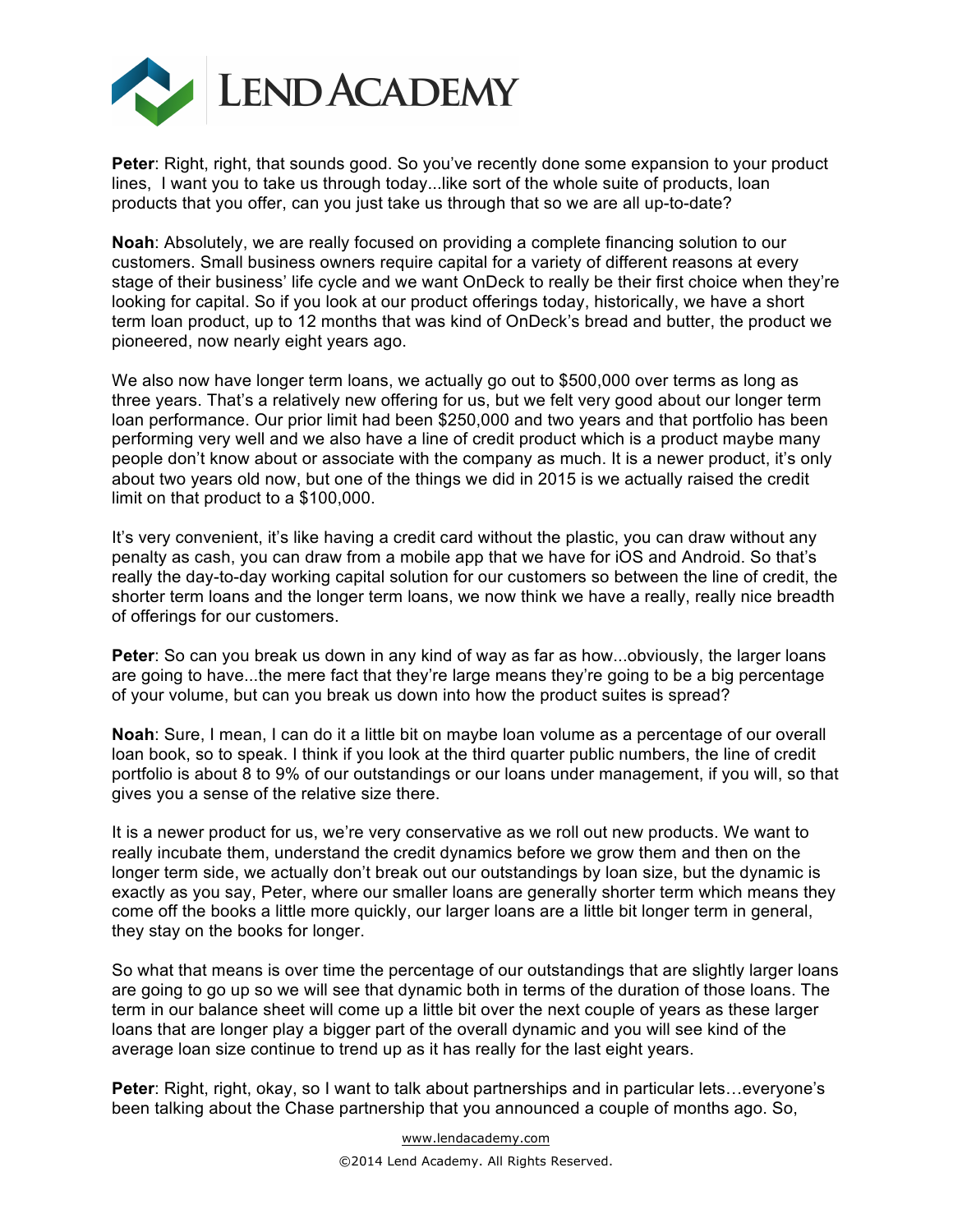

firstly, can you share a little bit about sort of how this partnership came about and whether...just a little bit of the timeline of sort of talking with Chase. I imagine this was not something that happened over even a two or three month period, can you just explain how it all kind of came to fruition?

**Noah**: Sure, happy to. You're exactly right in that. You know, a partnership with a major bank like Chase does not come about over two or three months. We've actually been working with Chase really for about a year at this point on building out this program and so if you back up even before that, it really was the middle of 2014 where we started to have some discussions with the Chase team. I think the Chase team at that time had had an off-site or some kind of strategic meeting where they had decided that really the smaller dollar, kind of the sub \$500,000 loans to small business, was a pain point for them in terms of the process, in terms of the efficiency and they had a number of discussions about what options were available to them.

Around the same time, we were preparing to go public and we had had conversations with J.P. Morgan who was one of the book runners on our IPO and as those two processes kind of ran, they created an opportunity for us to talk to Chase about solving this problem with them and for them for their small business customers so that was really the genesis. Those discussions kind of snowballed and really by the beginning of 2015, we were working in earnest towards building out the solution that we will launch in 2016.

**Peter**: Okay, so it hasn't launched yet, is that true?

**Noah**: Correct, so the announcement before the holidays came a little bit earlier than we expected.

# **Peter:** (laughs)

**Noah**: There were some comments made in a public forum and we decided rather than let the news spiral and speculate about who Chase's partner was in this endeavor, it was better to own the message and put that message out kind of on the same day. We were happy to do that, we had already gone very far down the path with them over the course of the year so it wasn't like it was a brand new effort for us at that point, but as we said around that time we haven't set a launch date or publicly announced a launch date. We have a very concrete plan internally, obviously, but we're optimistic. It's not like this is a pie in the sky process for us, we are very much heads down implementing at this point and we're excited. We think we can do a very nice product for their customers and get that live in 2016.

**Peter:** Just to get a little bit into the nuts and bolts, this is going to be a Chase product. What you are going to be providing is the underwriting engine so you'll tell Chase, obviously, one, whether or not this person is a good credit risk and then...do you tell them the interest rate, I mean, how's that going to work exactly?

**Noah**: Yeah, so it's really…the entire small business process for sort of approving someone for a loan, the originating that loan online, checking out with the loan and actually servicing the loans as well. So the model here is…imagine you're a small business owner that has a Chase checking account, you might log in into that checking account once a month or twice a month to check on your balances and when you do that you might see, based on your track record with Chase and based on the OnDeck kind of data and scoring capabilities, you might even see a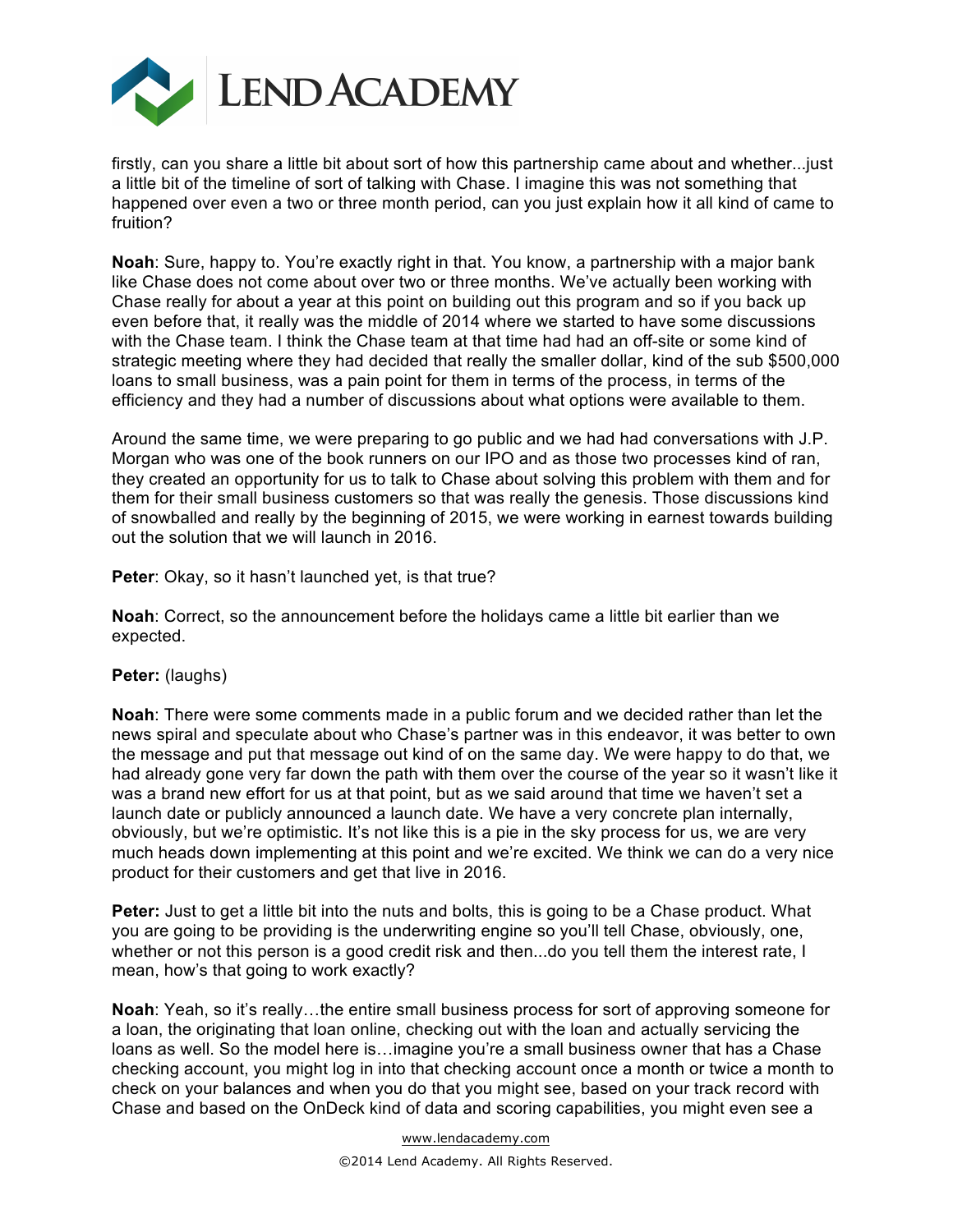

pre-qualified or pre-approved offer right there in the portal. With several mouse clicks, you'll be able to navigate through and see your loan terms and then check out online with that loan that's all OnDeck technology and then it's really that simple and then your loan is funded either same day or next day and you're off to the races. So that's the product we're building.

**Peter**: So the customer will stay on Chase.com, they'll never actually go...it will be invisible to the Chase customer?

**Noah**: Yeah, it will be seamless to the Chase customer. So it's Chase's brand in the sense that the customer won't necessarily know it is OnDeck, but at the same time…let's say the customer is checking out a \$55,000 loan and they have a question and they want to talk to someone about that loan, they'll be calling up someone from OnDeck, who will then work with them to understand that product, but we will be sort of serving Chase in that relationship.

**Peter**: Right gotcha. Okay, so can you give us some ideas of where on the credit spectrum the loan term, the suite of products that you offer, where this is going to sit?

**Noah**: So we haven't actually disclosed those exact details yet. What we have said is that the pricing on these loans will be very consistent with a bank-like or credit card-like pricing so, obviously, OnDeck's historical pricing has been higher than traditional bank pricing so these loans will be very much in Chase's sweet spot and I think from a loan size point of view, as I mentioned, the focus is on smaller dollar loans so I wouldn't expect any \$2 million loans to be originated through this process anytime soon.

#### **Peter**: Right.

**Noah**: But the exact parameters or exact loan terms, we haven't released yet and we will obviously as the program gets closer to launch.

**Peter:** So why do you think...I mean, Chase...I know they haven't released their 2015 numbers, but they made like \$20 plus billion in net profit in 2014, they have incredible resources, why do you think they decided to go with you guys and not do this themselves?

**Noah**: I think any bank who is looking to get into the online lending space has this fundamental kind of build, buy or partner choice. At this point, I think if you look at marketplace lenders and OnDeck obviously in our field, but folks like Lending Club or Prosper in the consumer loan space and others in different asset classes, there is a head start element and a level of investment in these platforms that even if you have \$20 billion in net profit, it's hard for you to deploy that money quickly. You have to build a new team and technology platform from scratch in many cases and there's a time to market element and I think there's a risk element that's important.

At OnDeck we only focus on one thing, we want to be the best small business lender in the world and Chase is selling hundreds of different products and this particular category of customer may not be in their top ten priority. So I think for them, I mean, they wanted a solution here, they wanted to be in market quickly, they wanted to work with the market leader and market leading technology. I think for all those reasons we were a clear option for them.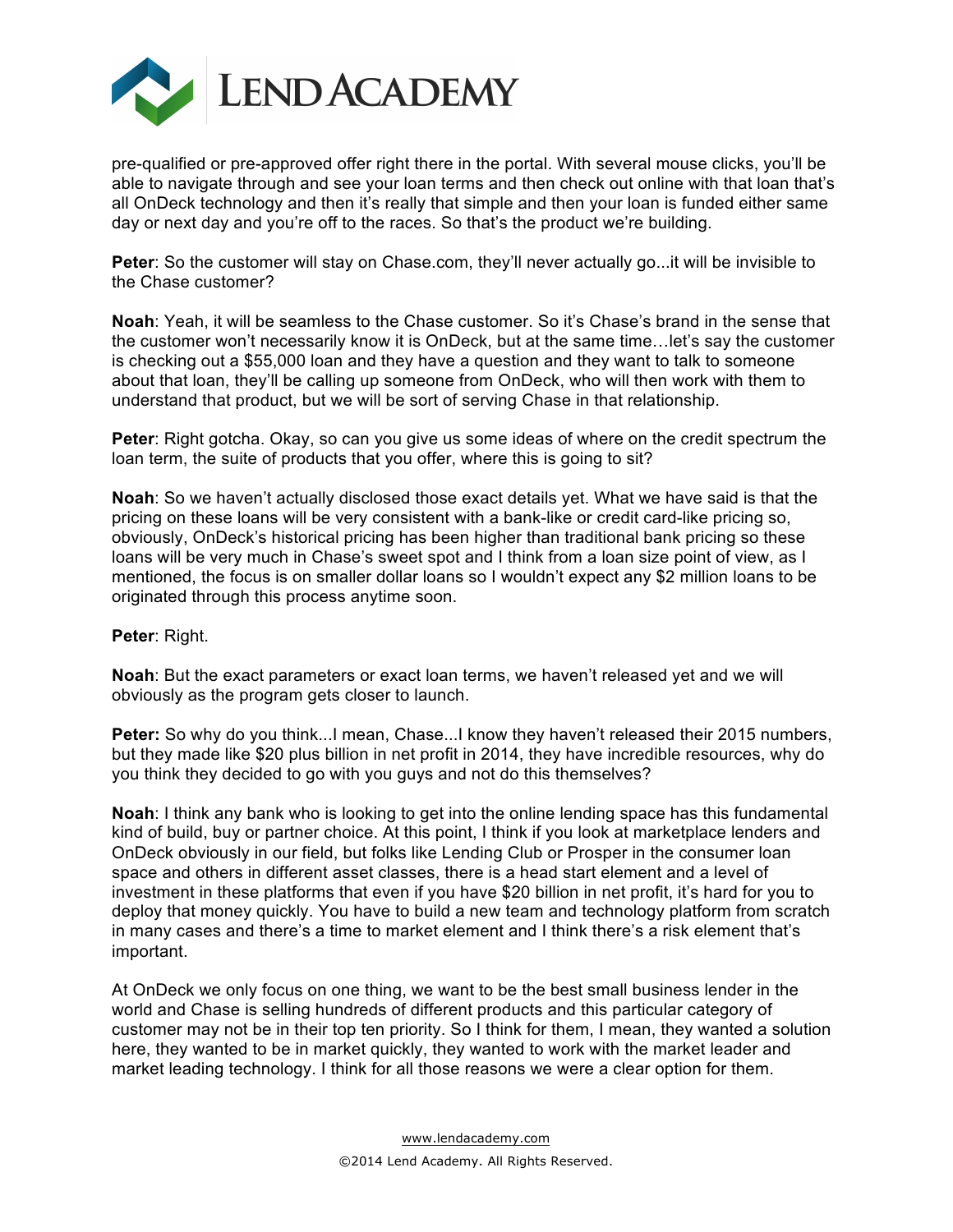

**Peter**: Right, right, okay. And so this is not obviously the only bank partnership you have, it seems like it's one of the deepest partnerships that you have, at least today.

**Noah**: The deepest, yes, I think that's fair. (laughs)

**Peter**: (laughs) So I know you have a partnership with BBVA, how is it different? What is the BBVA partnership like?

**Noah**: Yes, the BBVA partnership is an excellent partnership for us and very consistent to a number of other partners that we work with, both banks and non-banks, but it is more of a referral relationship. The way that arrangement works is we do use some of BBVA's data to prequalify customers who would be great fits for the OnDeck product. We have a certain sort of set of OnDeck products available to those customers, but the branding and the originations and servicing are all done under the OnDeck brand. So the initial marketing might be co-branded, but then it's a straight referral to OnDeck and OnDeck pays BBVA a referral fee for sending us that customer.

That referral model, we think, is a great way for many folks to get started. I think in the case of Chase, they really wanted to go all the way to what I would call the end state of what one of these bank partnerships could look like, but for many banks that may be too far, too fast...and I think with BBVA we're optimistic that now that this referral relationship has been working really well for the last couple of years, we have the opportunity to deepen the integration over time, but I think different banks will move at different speeds as they look at getting into the space.

**Peter**; Right, and then you're also working with institutions that are not banks like Intuit. You talked about that on your third quarter earnings call that I just listened to last week. So the Intuit relationship and you referred to it as OnDeck as a service which seems kind of like the Chase relationship, what are you doing with the...and obviously Intuit has this massive number of small businesses that are probably right up in your sweet spot, many of them I imagine with QuickBooks, so how does that relationship work?

**Noah**: Yeah, it is very similar in many respects to the Chase relationship. A part of our strategy really is to build deep integrations with our strategic partners, especially partners that have millions of business customers, partners that have extensive data on those customers, that's how we think we build the most differentiated customer experience, the most efficient pipeline because you can do so much work on the front end to pre-qualify who's a good fit for the product, we don't have a lot of sad customers who get declined in the process. That's really important for all of these folks because, ultimately, their brand is at play here.

So what Intuit identified is…we have been working them for a couple of years on their QuickBooks financing platform and that had been going very well and we're the leading lender on that platform, but it's a multi-lender platform and so Intuit had said..there is a set of customers we're serving with QuickBooks financing, there's another set who aren't really attracted to the offers in QuickBooks financing, they may be a little bit more passive seekers, we need something that's probably up market, lower priced, more flexible and they ultimately looked at a number of companies to provide that solution.

They chose us and we've built a very nice integration now where, again, you really don't have to leave the Intuit environment, you can be pre-qualified. It's called the Intuit QuickBooks line of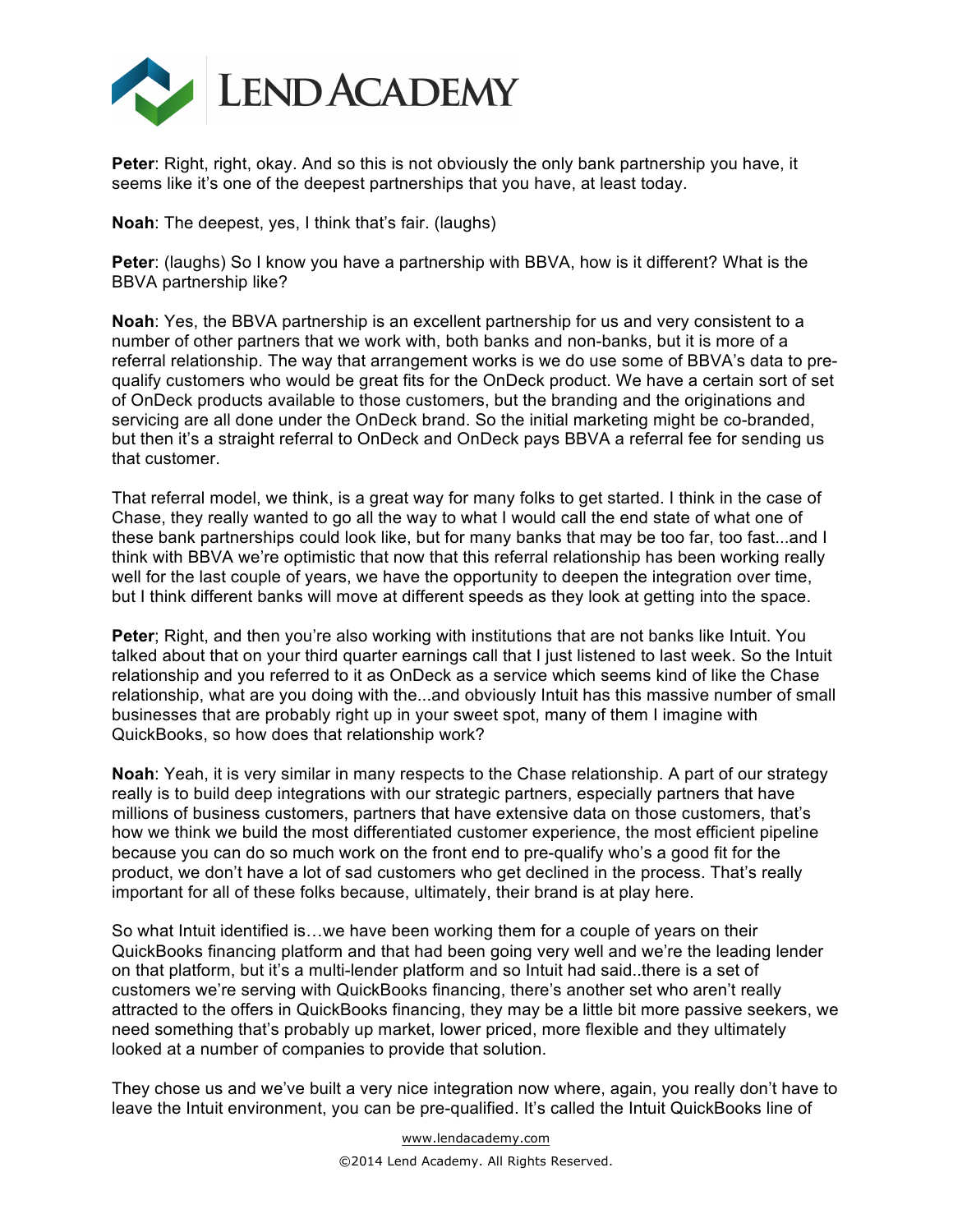

credit powered by OnDeck, it's 8% to 20% annualized interest rate line of credit product and so it's basically co-branded and actually, OnDeck and Intuit are co-funding those lines of credit as well. We have a \$100 million fund set up to back-up that production so that's why we call it a kind of OnDeck as a service because, again, there's APIs now that have been implemented between the companies. We're using similar technologies with Chase and we think that's the beginning of what, hopefully, over time turns into a number of important bank relationships as well as important non-bank relationships where we use these APIs to have a really integrated customer experience based on the data that these partners have as well as the OnDeck score.

**Peter**: Right, okay, that makes sense. So with that one your brand is part of the whole...

**Noah**: That's correct, we're like the sub-brand in that relationship so it's a powered by OnDeck.

**Peter:** Okay, so I just want to talk about your customer base a little bit. You talk about how your typical customer, you said that over 11 quarters takes out three loans. These are, I presume these to be relatively short term loans, are you seeing that...when you're building your OnDeck score, obviously, you're building it for any kind of business, but you obviously have much more rich data on your existing business because you know how they're paying. So do they get a cheaper rate, I mean, just talk us through again your small business customers, what kind of loans they're going after and when they come back and take out another loan.

**Noah**: Absolutely, so our typical customer is mature...they've been in business on average seven years, established a sizable small business, average revenue is around \$600,000 and so what we've found is that customers who take multiple loans with us, there's a positive selection effect there. We are selective when we look at our renewal loan applications, so it's not like you're automatically approved if you took a loan with us in the past. We actually have better data the second time around because as you noted we have the repayment behavior, we also can compare the business as it looks on the second loan application to the first so what we've done with the OnDeck score is now underneath the hood there is a renewal sub-model in that OnDeck score that takes that specific data and makes a higher quality decision with it and so what that allows us to do is a few things.

Renewal customers for us not only get lower pricing and we do have loyalty benefits that are even independent of the risk that we pass on to these customers, but they also can get higher offer quality which we would define as longer term options as well as higher loan amounts. So it's kind of all three of those dimensions; it's pricing, term and loan amount all typically improved for renewal customers because we have built out our scoring now that take advantage of that data.

**Peter:** So these are typically…they'll come to you after they've paid off their loan or do you ever do refis of existing loans?

**Noah**: We do both so you sometimes have a model where folks have been 100% paid down on that first loan and they go away for a while, they come back, they have another episodic kind of project in their business. You've got a number of other folks who buy inventory every six months and they basically refi their loans when they're 70 or 80% paid down. For us the cut off is around 50% so you need to pay down your loan down to 50% and then you're eligible to apply for another loan and then we roll the original balance into the new loan forgiving all interest on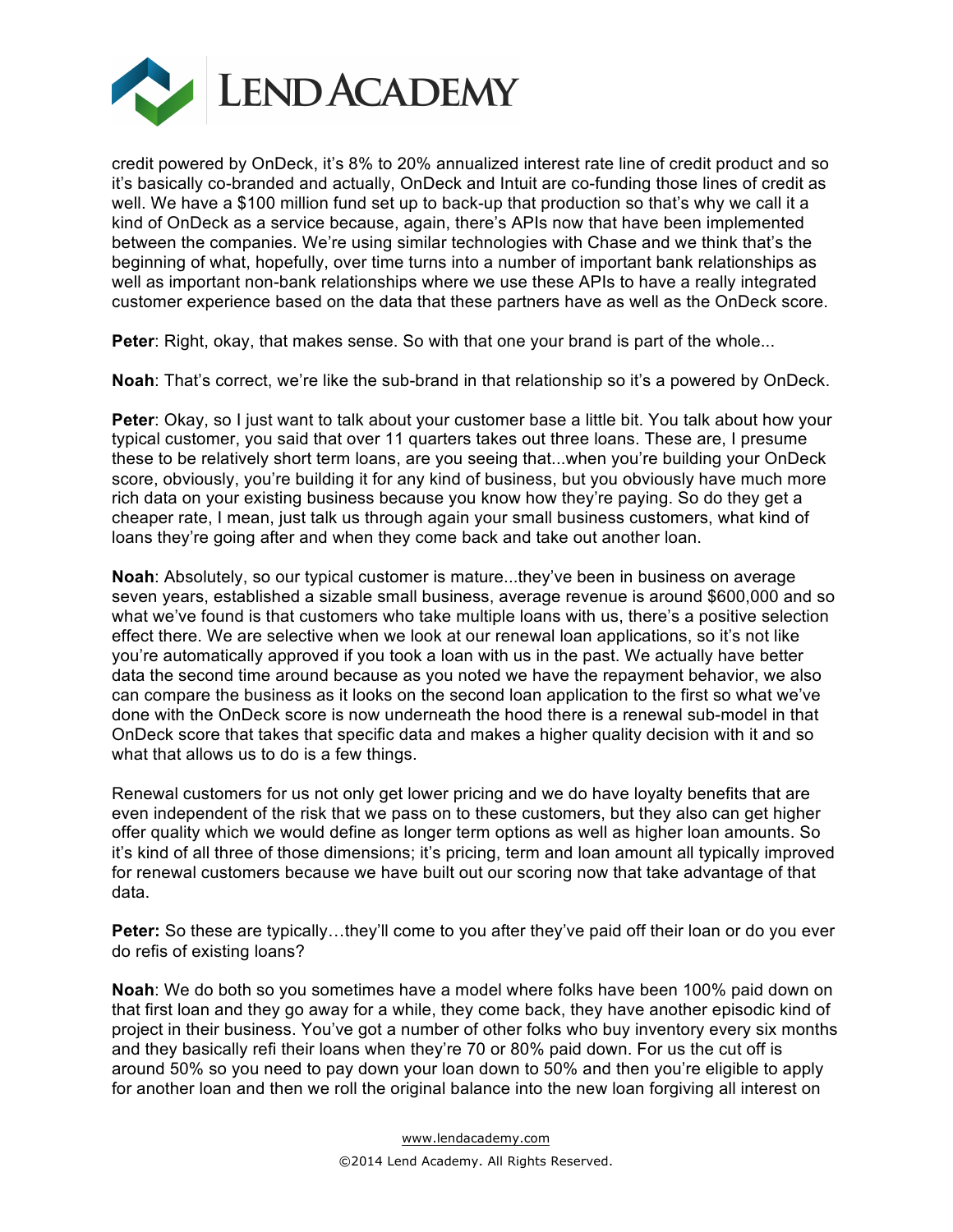

obviously the first loan. So that's sort of the two dynamics we see and we see both in substantial fractions in our portfolio.

**Peter**: Right, right, okay. So I want to talk about the Small Business Borrowers' Bill of Rights. Its been brought up many times in recent episodes of the podcast including the last episode with Renaud from Lending Club. You have not signed on to that and I want to find out why. Are there some pieces of that that you guys don't like or what's the reason?

**Noah**: Yeah, so I think we felt strongly as one of the leaders in the space that any industry standard would ideally include OnDeck's perspective or point of view so sadly, we were not asked to participate in the drafting of the document. We've actually had an OnDeck core principles document on our website well before the BBOR was put together, but more importantly than that, I think if you look at the actual principles and the way the document is written, there is a clear bias towards longer term loans in the document.

So what we feel having reviewed it is that and also having loaned, you know, over \$3 billion over the course of a 8 years is that if you ignore the potential of shorter term lending to businesses, you're going to wind up leaving a lot of businesses out in the cold. We don't think a three-year product is appropriate for many types of small businesses out there, but if you can't get access to a long term loan we don't think that means you shouldn't get a loan at all. So what we'd love to see either in the BBOR or some other industry standard that you might see developing over the next year is a broader perspective on what types of financing businesses should have access to and to be clear, we're very supportive over time, kind of inclusive industry standards that encompass the range of products that we think small businesses should have access to and that access should be fair, efficient and transparent.

So, I think, you'll see the...I think the BBOR is an important step for a group of folks, but they kept that circle relatively small and I think you'll see a number of the other players such as OnDeck, such as some others I'm familiar with, putting together their own thoughts about how the industry should evolve. I'm confident in a year or two, you'll see some kind of a reconciliation between the different pieces of the puzzle here because I think everyone sort of wants the same thing ultimately which is a transparent and fair marketplace.

**Peter**: Yeah and we want a common voice if this does sort of evolve into an industry association. I mean, we feel like we want that to be an all-inclusive thing as well.

### **Noah**: Exactly.

**Peter**: Anyway, I want to switch gears over to the investing side, the other side of your marketplace. It seems like you're at around 35/40% of your volume, at least in the third quarter, was done through your marketplace. My first question is who are the participants, who are the investors now coming to OnDeck to invest in your marketplace?

**Noah**: Sure, yeah, we've really scaled up the marketplace program quite a bit over the last 12 to 18 months now. I mean, as you noted, between 35 and 40% is the public guidance on the percentage of loans in the marketplace. Our gain on sale premiums have increased nicely as we've built more of a track record and the investors are all institutional investors. That's the first really important distinction about what OnDeck is doing versus what some of the other platforms in the space have done, but it's a very big variety of institutions within that group.

> www.lendacademy.com ©2014 Lend Academy. All Rights Reserved.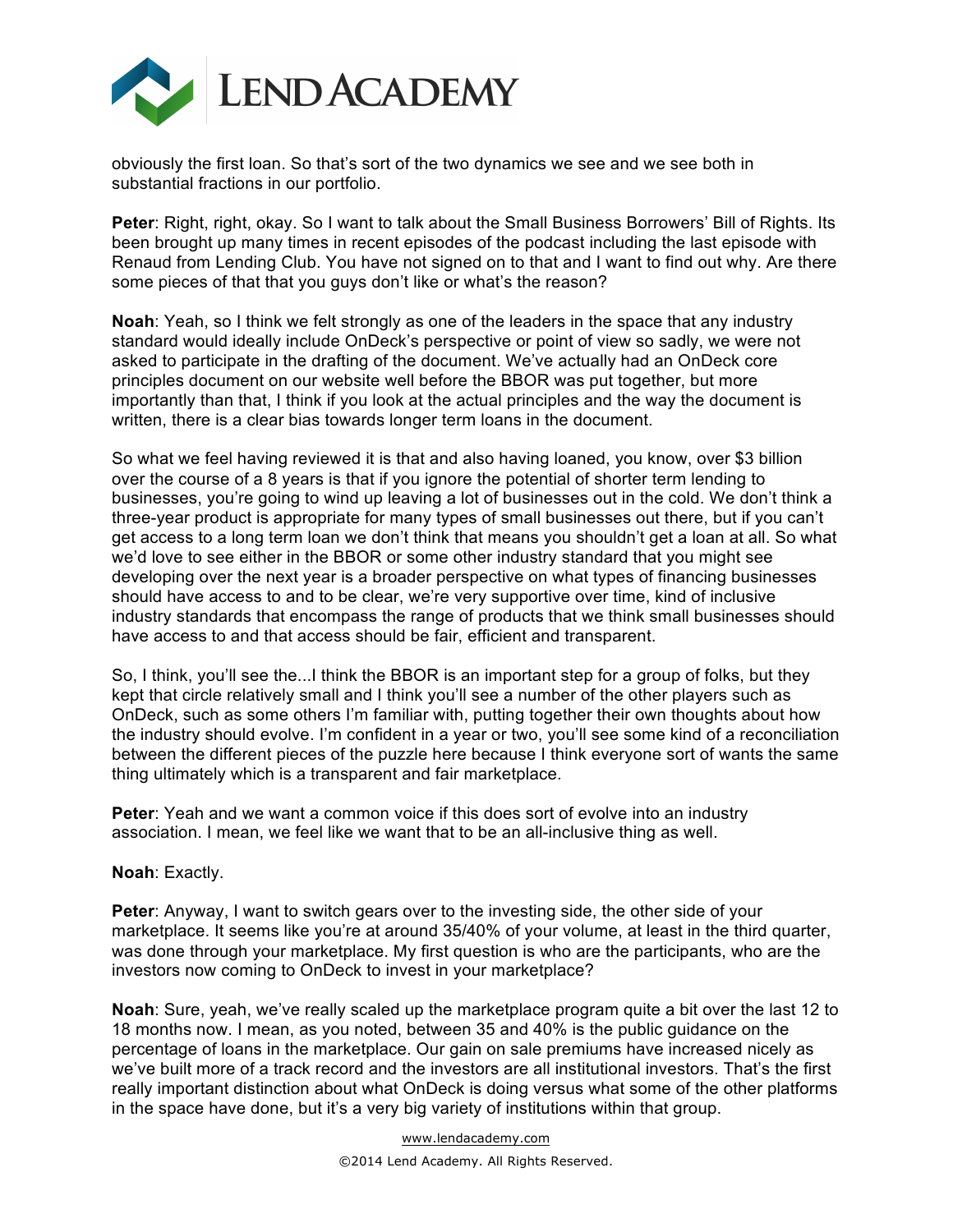

So you've got everything from banks and asset managers and hedge funds, business development corporations and really it's a broad spectrum, some are very small, some are much larger, some are household names and so what we've seen is that the platform, we have a nice backlog of institutional demand and we've been sort of very methodically, every quarter, adding some new investors to the platform and scaling up our production with the ones who are already on.

**Peter:** Are they investing in all products or range of products? What are investors choosing?

**Noah**: Yeah, so to be clear, the line of credit product is not yet available in the marketplace. It actually is a kind of more difficult product in some ways to fund in a marketplace structure because the draws and the sort of dynamic nature of those draws. But on the term loans side, I believe, all of our products are now available in the marketplace and what you see from investors really is we do loan grading very similar to how you might see it on a Prosper or Lending Club. We band those loans together and we typically will fill the order for an investor every month.

So an investor might say, I want 20% A loans, 20% B loans and 20% CDE and then we would sort of pick a portfolio. We do that randomly with clear audit trails, so it's very transparent about how that how is done of those loans and then we will sell them to the investors. It's a little bit different than some models where investors are picking individual loans or re-underwriting. It really is more based on the overall loan grade, overall profile and then you get a pool of loans that perform at a certain level based on the risk level you've chosen.

**Peter**: Right, it sounds like you've got a well and truly full marketplace participants. I guess my question is, are you taking on new investors as well right now?

**Noah**: Yes, we are and we have a nice pipeline of investors kind of waiting to get on to the platform. So I think these are very attractive assets, they're shorter term in general than traditional kind of small business loans, they are relatively higher yield, they're self liquidating, you have frequent payments, so we can provide really dynamic reporting either on a daily or weekly basis for loans to these investors. So, yeah, the investor demand is strong and we anticipate that to continue.

**Peter**: Okay, so I want to switch gears to international. You're in Canada, I don't know how long it's been, almost a year I guess.

**Noah**: A little bit longer.

**Peter**: A little bit longer, okay, and then you just recently announced your Australian operation which I'm personally very, very pleased with. (laughs)

**Noah**: So are we, so are we. (laughs)

Peter: So where are you at? Can you give us an update on both those countries.

**Noah**: Sure, happy to. So Canada has actually been about 18 months for us and is proceeding very, very well. We've seen substantial growth in that business over the last year as you'd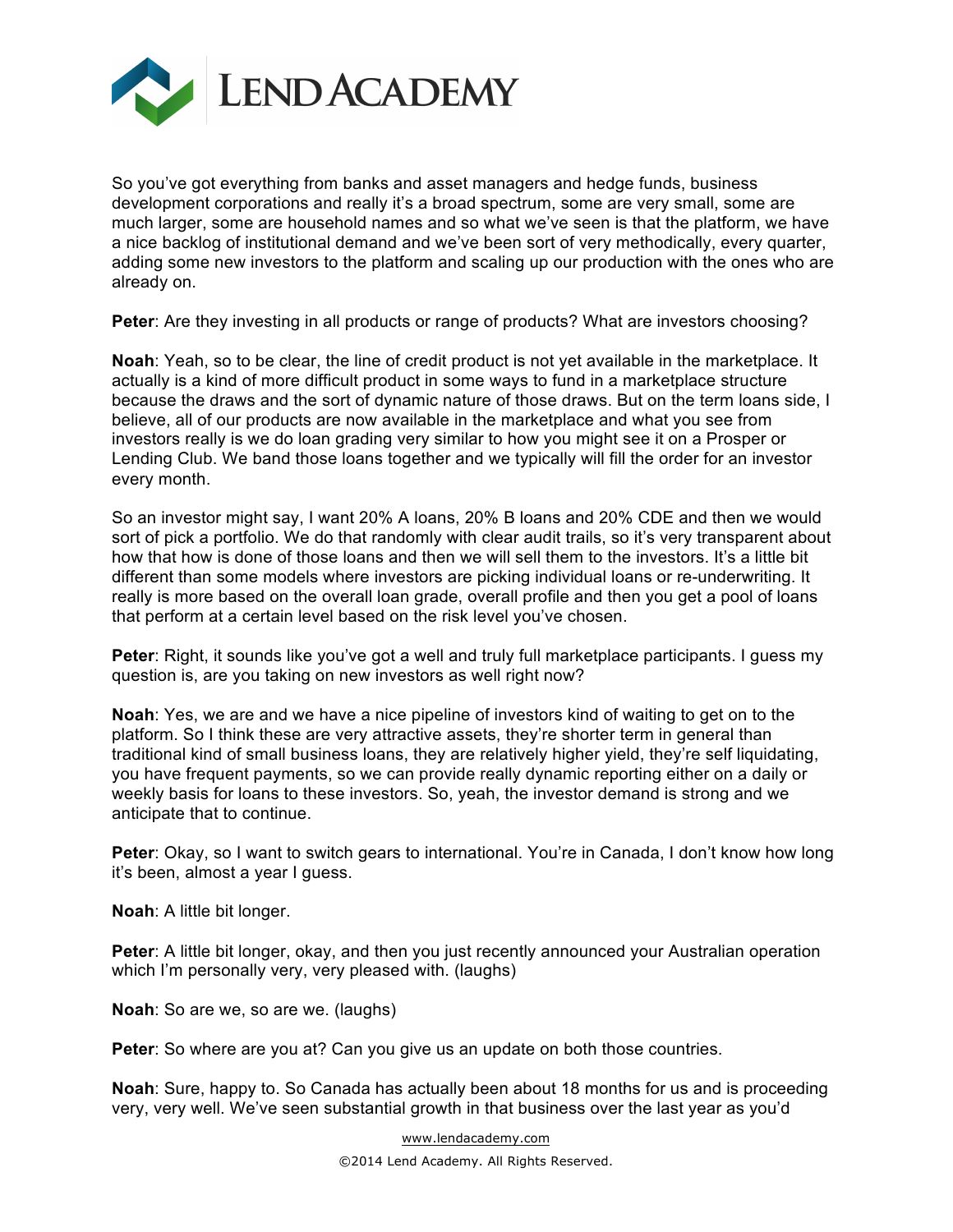

expect, obviously, from a relatively slow start. What I find particularly interesting is if you overlay the Canada growth on our original growth in the US, we're doing a lot better in Canada so what that shows is that some of the lessons of building this business here are eminently transportable.

I mean, even if the payment system is different or the data sources are a little bit different, our hypothesis here is that a restaurant in the US is similar to a restaurant in Canada, at least similar enough that you can market to that restaurant in a similar way, you can underwrite and service and sell that restaurant in a very similar way. So we're very pleased there, we hired a gentleman named Gary Fearnall over the last couple of months to come in and be our country manager in Canada so he's based up in Toronto and we're building out a small team around him. The nice thing obviously about Canada is we've staffed a lot of that right from our operations here in the US. It has been very cost effective, I think, in terms of kind of our investment to return.

If you pivot over to Australia that is not close to the US, last time I checked (laughs), and so we're very excited about our Australia business. It's obviously much further away from the US and if you look at why we went to Australia next after Canada because it wasn't actually such a close country, the thinking there was we had about seven different teams from Australia reach out to us about building the OnDeck business over there in Australia.

One of those teams, in particular, involved this company called MYOB. MYOB is the largest accounting software company in Australia and we thought that it just presented an amazing opportunity to get our business off the ground over there based on the success we've had here in the US with Intuit. So we announced the relationship in April of last year, we said we would be live by the end of 2015 and on schedule, on budget, we got that business live at the end of November. We're very pleased, so far, with how it's come together.

I should also mention that not only do we have a partnership with MYOB, we announced in December a partnership with the CBA which is the largest bank in Australia so I think what's really interesting is that if you look at our US business, it took us kind of eight years to build a marquee relationship with Intuit and the relationship with J.P. Morgan, the largest bank, and if you look at Australia, really without having made a single loan, we built a relationship with MYOB and CBA so the largest accounting software company and the largest bank and that, we think, is indicative of the track record we've built up. That makes us very optimistic for how we can grow the business over there.

**Peter**: That's very impressive. I mean, Commonwealth Bank, CBA, is…they are a very large bank. Australia's four largest banks control 90 plus percent of the market…

### **Noah**: Exactly.

**Peter**. Much larger, comparatively speaking, to the size of the industry than in the US so that's a huge win for you guys and I'm pleased that you have decided it's not too far to go to set up a business. It's a little bit further from New York, you need to...

### **Noah**: Right. (laughs)

**Peter**: California, it's a straight shot, but New York, you've got to get to the West Coast first.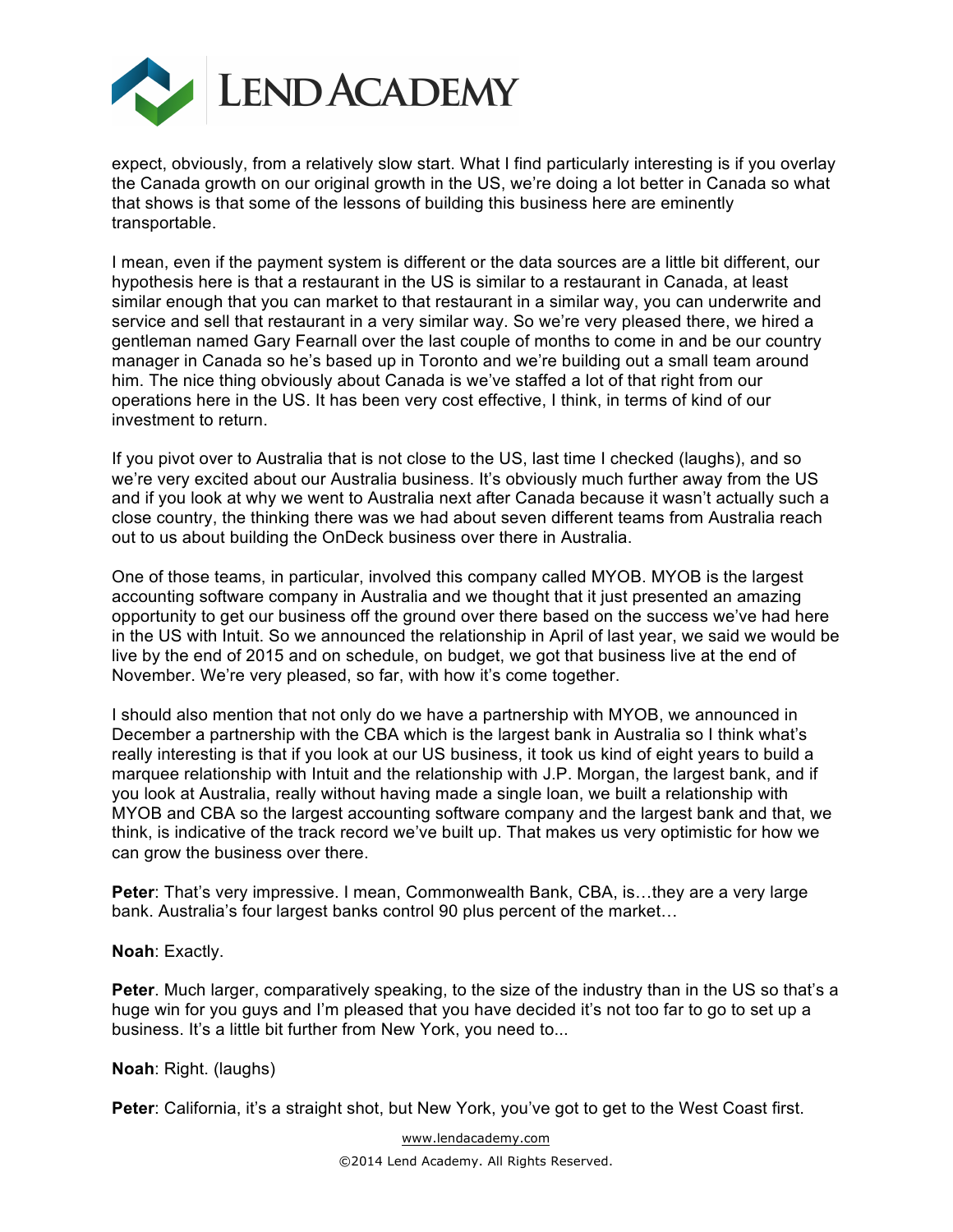

**Noah**: Yes, I'm heading over there in a couple of months and I'm going to have to download a lot of TV shows to watch on the plane or something, it's going to be a long trip.

**Peter**: Yeah, yeah, you'll get used to it. I've done that, I've done the flight over the Pacific, I think 100 plus times.

**Noah**: Oh, my gosh! (laughs)

**Peter:** You get used to it. It's not that bad, I like it now because it's 14 hours to yourself, no one can bother you. (laughs)

**Noah**: Exactly.

**Peter**: Anyway, so another question. You've talked about a full suite of loan products which you pretty much have, what you don't have is an SBA-backed loan and this has been something I've been personally curious about for a while. I mean, like the banks have had a strangle hold or monopoly virtually on SBA-backed loans so we...are you talking to the SBA? Are we ever going to see OnDeck have a SBA backed loan?

**Noah:** You know, I can't speak about our exact future product plans, but I think it's a very intriguing idea. We've obviously watched the SBA program for years. The SBA program has a huge amount of what I would say brand awareness with small business owners. If you look at the way OnDeck has built it's business, we really haven't been subsidized at all, we've had no government subsidies for the loans that we make which gives us, I think, on the plus side some independence. On the negative side that means we have to absorb all of our component costs directly and ultimately that gets reflected in our pricing so we're definitely intrigued by the idea of a SBA loan.

You know, our first priority probably in the near term is to build a comprehensive, unsubsidized, if you will, solution and toolkit for small business owners, but, no, it's simply something we are intrigued by…there is a really interesting company called Live Oak. I don't know if you're familiar with them, but they're a publicly traded, they're the number two, I think, SBA lender now in the country. They built their entire business from scratch on SBA loans to very specific small business verticals so we think they're up to some interesting stuff over there.

And I think a lot of our technology around improving the lending process could be applied to the SBA loan process because actually that's the slowest process, we believe, out there at least on average that we hear about from small business owners so, anyway, a huge process opportunity there. There are only, I believe, 13 non-bank SBA licenses out there so those are controlled by a number of different companies and so we'll take a look at it over time for sure. On the meantime, I think what you've seen with us are, again, the length of our loans has been extending, the size has been extending as well so we should be very competitive even if we don't have an SBA product on the shelf anytime soon.

**Peter**: Right, right, okay. I know we're just about out of time, but I want to ask you one last question. You have a pretty unique view of the economy, particularly as it pertains to small businesses and as we are recording this…the stock market is not doing very well and people are saying, are we going to see a recession coming up here later this year. I mean, I guess I'd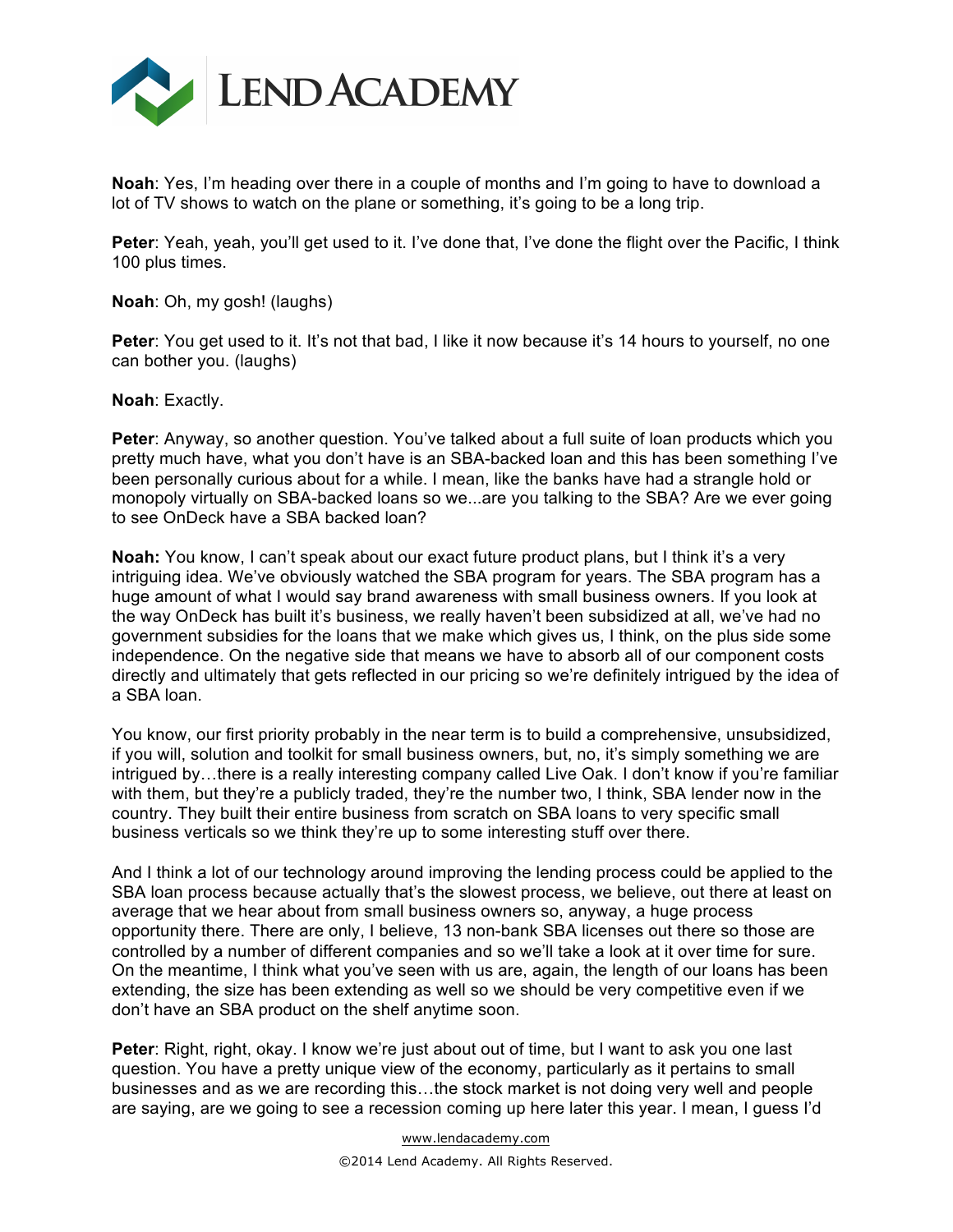

like to get your perspective given the data that you see, are small businesses starting to struggle? Have you seen anything that would be a forward indicator that we are going to have some economic difficult times ahead?

**Noah**: Yeah, it's a great question particularly in light of what's going on, you know, overseas, some of the drama out of China in the last few weeks, some of the drama around energy prices, clearly what's going on in the public markets. From our vantage point, the US economy remains strong and maybe not gangbuster strong. I don't think anyone's going to see massive GDP growth anytime soon, but we're not seeing the economy contract either so, you know, small business confidence went up a little bit in December, it's been trending up steadily for the last five years or so, but if you put that in perspective, you look at that confidence level in December, it's still lower than it was back in 1986, it's lower than it was pre-credit crisis.

So, I think, plodding along is probably too negative, but certainly it's not a rocket ship of growth in the US. If you look at our own delinquencies statistics...I think our Q3 write offs were down from the Q2 write offs number so even by that metric and even some of our leading indicators...you look at our provision rate which is our expectation of loan defaults in the future, I mean, that was trending very, very well below our 6 to 7% target in the third quarter as well.

So, no, I think our read on things is definitely more in the center than in the sort of the negative territory and if anything on the center, it's towards positive territory, not negative, but we'll keep an eye out for sure. I mean, we've seen our data in the past be a very strong leading indicator of other stuff going on in the economy and so we definitely watch it everyday.

**Peter:** Okay, well that's good news. I need to let you go, I really appreciate you coming on the show today, Noah.

**Noah**: Thanks so much, Peter.

**Peter**: Okay, see you.

**Noah**: Take care.

**Peter**: Bye.

Well that is good news indeed that Noah's not seeing anything in his data that would suggest that we're about to head into recession, but the reality is it's going to happen at some point and as an industry we're going to have to deal with it. One of the big hits on the industry that many people have is that we haven't been through a full credit cycle so we're not all that tested in a downturn. Now I personally think that the underwriting at most companies is quite robust and we are really preparing for another recession and, sure, defaults will go up, but, I think, with good underwriting you can really mitigate some of the downside there and we will see, hopefully, not actually anytime soon.

If Noah's right, we may not be about to head into recession, but we certainly are overdue and it will happen one of these days and the industry will, I think, have its moment of truth in some ways if we can come through that well then, I think we're going to see a lot of investors who have been on the sidelines for a long time jump back in.